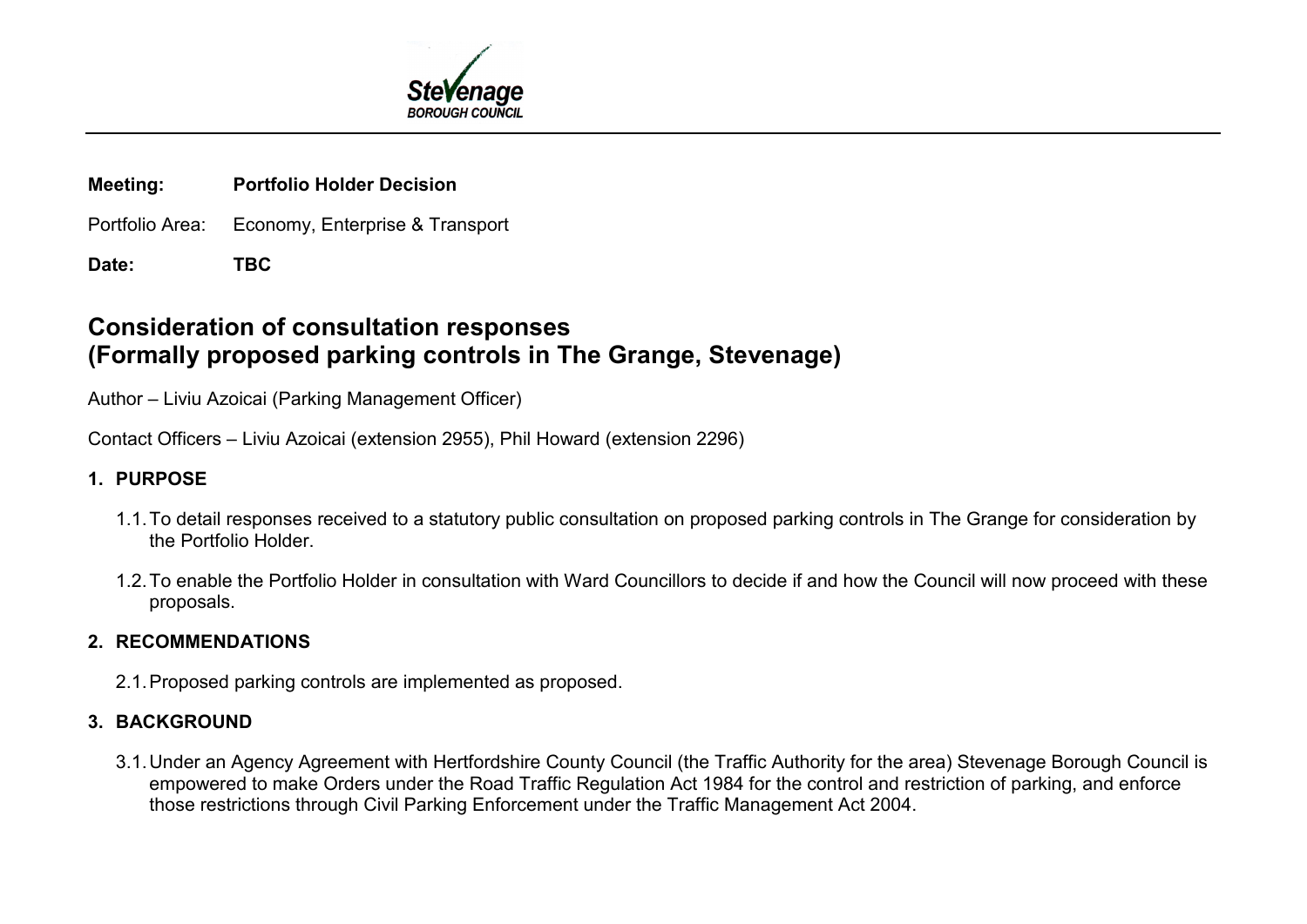- 3.2.Following a number of reports regarding obstructive parking in The Grange investigation of restrictions to address this was included in our work plan for 2020-2021. A number of site visits were carried out and all previous reports and complaints about parking issues in this area were considered before we drafted this Traffic Regulation Order.
- 3.3.After consultation with the Police and Hertfordshire County Council (the local Highway Authority), neither of which raised any concerns, authorisation was given by Tom Pike, Strategic Director (Environment) for the advertising of The Borough of Stevenage (The Grange, Stevenage) (Restriction of Waiting) Order 2020 for public consultation in accordance with The Local Authorities' Traffic Orders (Procedure) (England and Wales) Regulations 1996.
- 3.4.The effect of The Borough of Stevenage (The Grange, Stevenage) (Restriction of Waiting) Order 2020 would be to prohibit parking at any time for the entire length of The Grange.
- 3.5.These formal proposals for statutory public consultation were advertised through a Notice of Proposals that was published in the Stevenage edition of The Comet on 29 October 2020. Copies of this notice were also erected on local street furniture, and notification letters were sent to addresses in the immediate vicinity of the proposals and to statutory consultees. The consultation continued until 20 November 2020.
- 3.6.Deposited documents including the Notice of Proposals and a Statement of Reasons for proposing to make this Order, together with copies of the draft Order and map showing the location and effects of the Order, were made available for the public to inspect at the Council's offices in Daneshill House and via its website.
- 3.7.The consultations having been completed, it is now necessary for a decision to be made on if and how the Council should proceed with the introduction of parking restrictions that have been proposed.

## **4. REASONS FOR RECOMMENDED COURSE OF ACTION AND OTHER OPTIONS**

#### **Consultation responses**

- 4.1.A total of 26 responses were received throughout the public consultations on the proposed parking restrictions. Copies of those responses are included in Appendix 1, but contain personal data so cannot be publicly released.
- 4.2.Two responses were objections and three responses stated support for a reduced length of double yellow lines whilst 21 expressed their support for these proposals. All responses are summarised in table 1 below.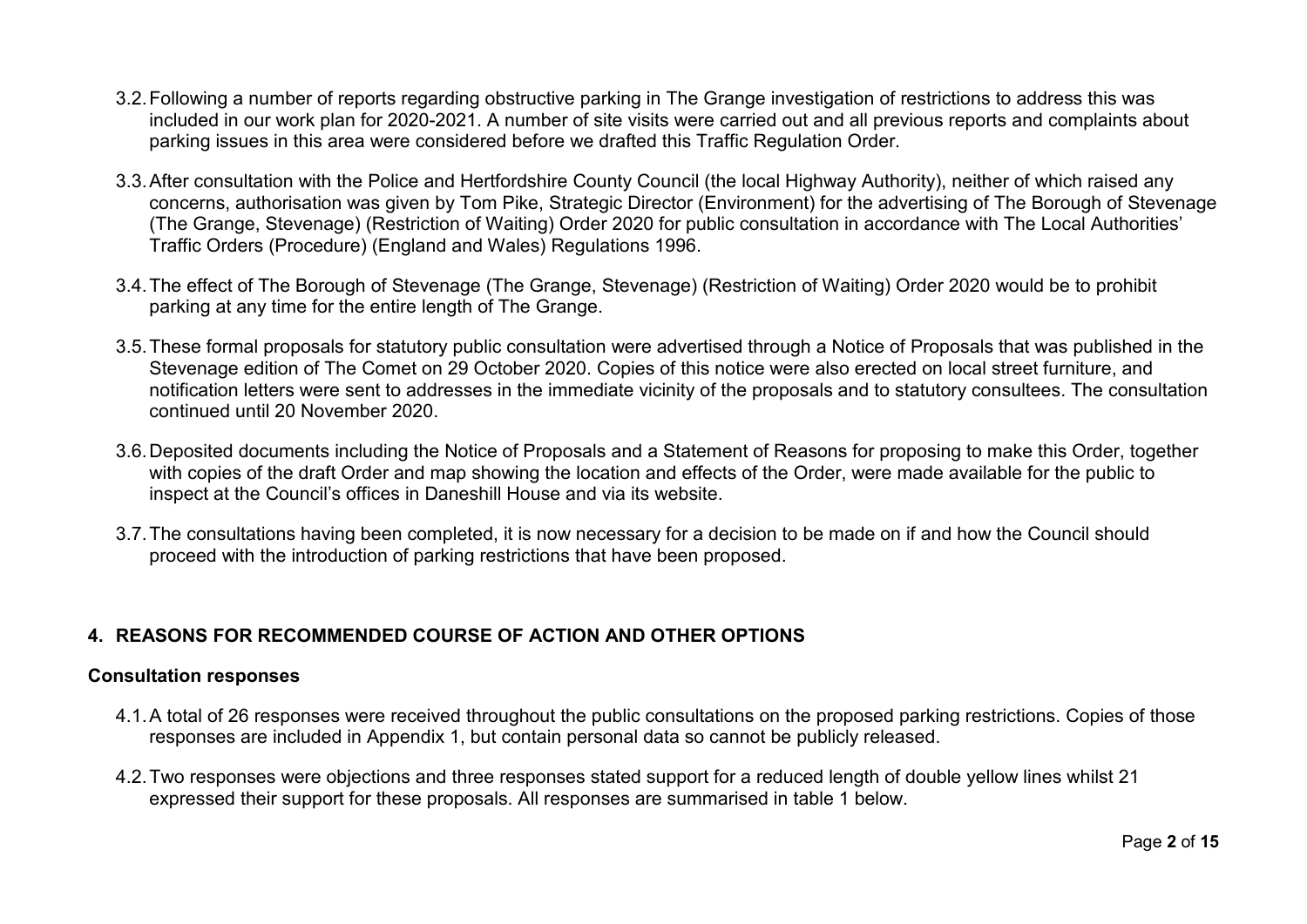|                |                 | Table 1: Content of responses to proposed parking controls in The Grange                                                                                                                                                                                  |                             |                                                                                                                                                                                              |  |
|----------------|-----------------|-----------------------------------------------------------------------------------------------------------------------------------------------------------------------------------------------------------------------------------------------------------|-----------------------------|----------------------------------------------------------------------------------------------------------------------------------------------------------------------------------------------|--|
| Item<br>number | <b>Response</b> |                                                                                                                                                                                                                                                           | <b>Comments on response</b> |                                                                                                                                                                                              |  |
| $\mathbf 1$    | j.              | can confirm the support for<br>the proposed restrictions.                                                                                                                                                                                                 | i.                          | The support is noted.                                                                                                                                                                        |  |
|                | ii.             | Following a fire service<br>routine site visit at Thomas<br>Alleyne Academy, due to<br>parked vehicle in The<br>Grange the fire engine had<br>to carry out several<br>manoeuvres and to drive<br>over the kerb to be able to<br>enter the school grounds. | ii.                         | The main reason for the proposed 'no waiting at any time'<br>restrictions is to ensure that the road remains passable at all<br>times to facilitate unhindered access to emergency vehicles. |  |
| $\overline{2}$ | j.              | I support the proposed<br>double yellow lines for the<br>entire length of The Grange.                                                                                                                                                                     | i.                          | The support is noted.                                                                                                                                                                        |  |
| 3              | i.              | I support the proposed<br>double yellow lines for the<br>entire length of The Grange.                                                                                                                                                                     | i.                          | The support is noted.                                                                                                                                                                        |  |
|                | ii.             | Many people park here<br>inconsiderately and if a fire<br>engine of ambulance<br>needed to get through,<br>sometimes they just plain<br>wouldn't be able to.                                                                                              | ii.                         | See comments on response 1 ii. above                                                                                                                                                         |  |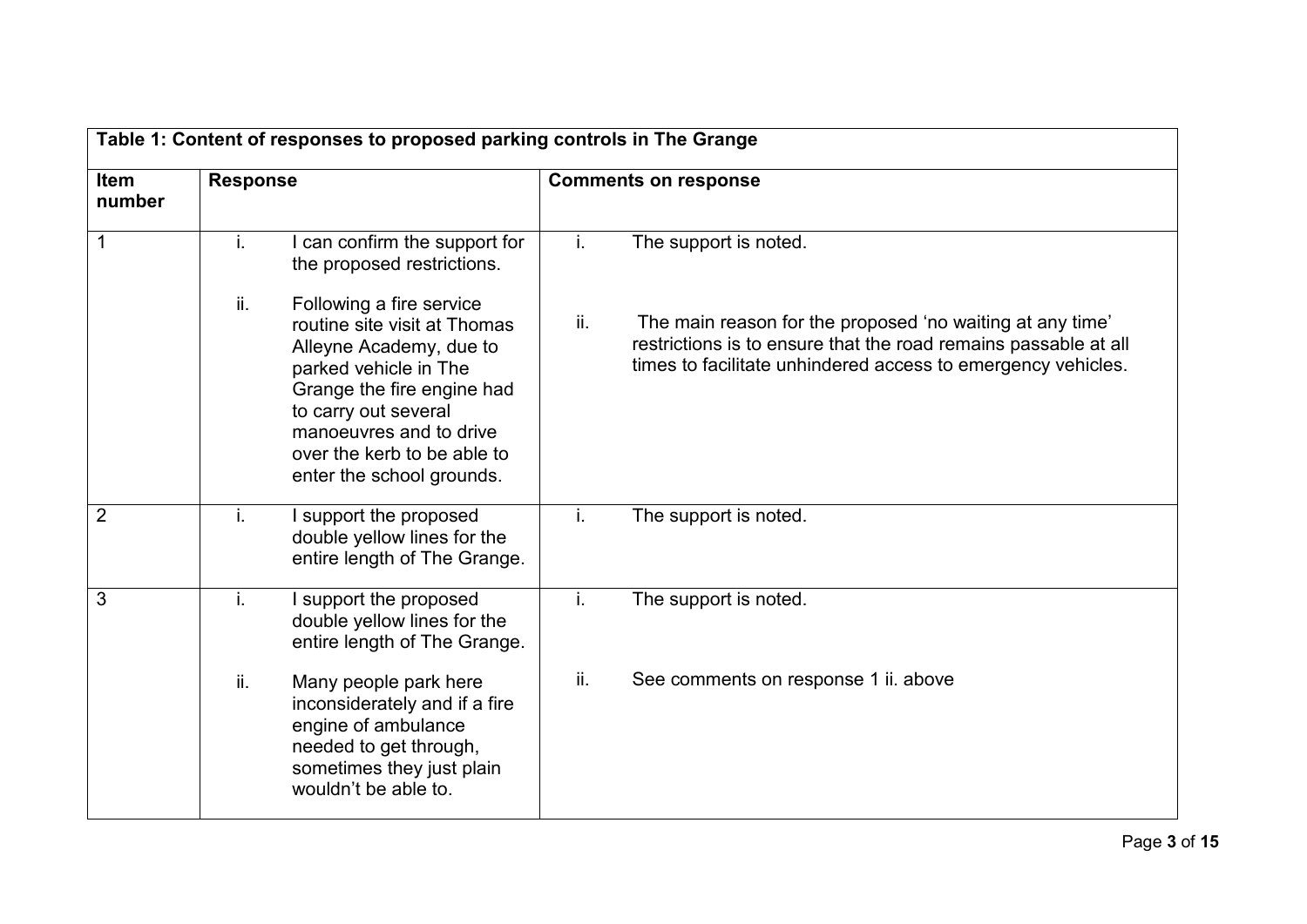|                | Table 1: Content of responses to proposed parking controls in The Grange |                                                                                                                                                                                                                                                                 |                             |                                      |  |  |
|----------------|--------------------------------------------------------------------------|-----------------------------------------------------------------------------------------------------------------------------------------------------------------------------------------------------------------------------------------------------------------|-----------------------------|--------------------------------------|--|--|
| Item<br>number | <b>Response</b>                                                          |                                                                                                                                                                                                                                                                 | <b>Comments on response</b> |                                      |  |  |
| 4              | j.                                                                       | I support the proposed<br>double yellow lines for the<br>entire length of The Grange.                                                                                                                                                                           | i.                          | The support is noted.                |  |  |
|                | ii.                                                                      | The main issue with this side<br>road is that it is very narrow<br>for 2 cars passing and this<br>problem is made a lot worse<br>for the HGVs requiring<br>access. Obviously if an<br>emergency vehicle required<br>access they would have the<br>same problem. | ii.                         | See comments on response 1 ii. above |  |  |
| 5              | i.                                                                       | I support the proposed<br>double yellow lines for the<br>entire length of The Grange.                                                                                                                                                                           | i.                          | The support is noted.                |  |  |
| 6              | j.                                                                       | I support the proposed<br>double yellow lines for the<br>entire length of The Grange.                                                                                                                                                                           | i.                          | The support is noted.                |  |  |
| 7              | j.                                                                       | I support the proposed<br>double yellow lines for the                                                                                                                                                                                                           | i.                          | The support is noted.                |  |  |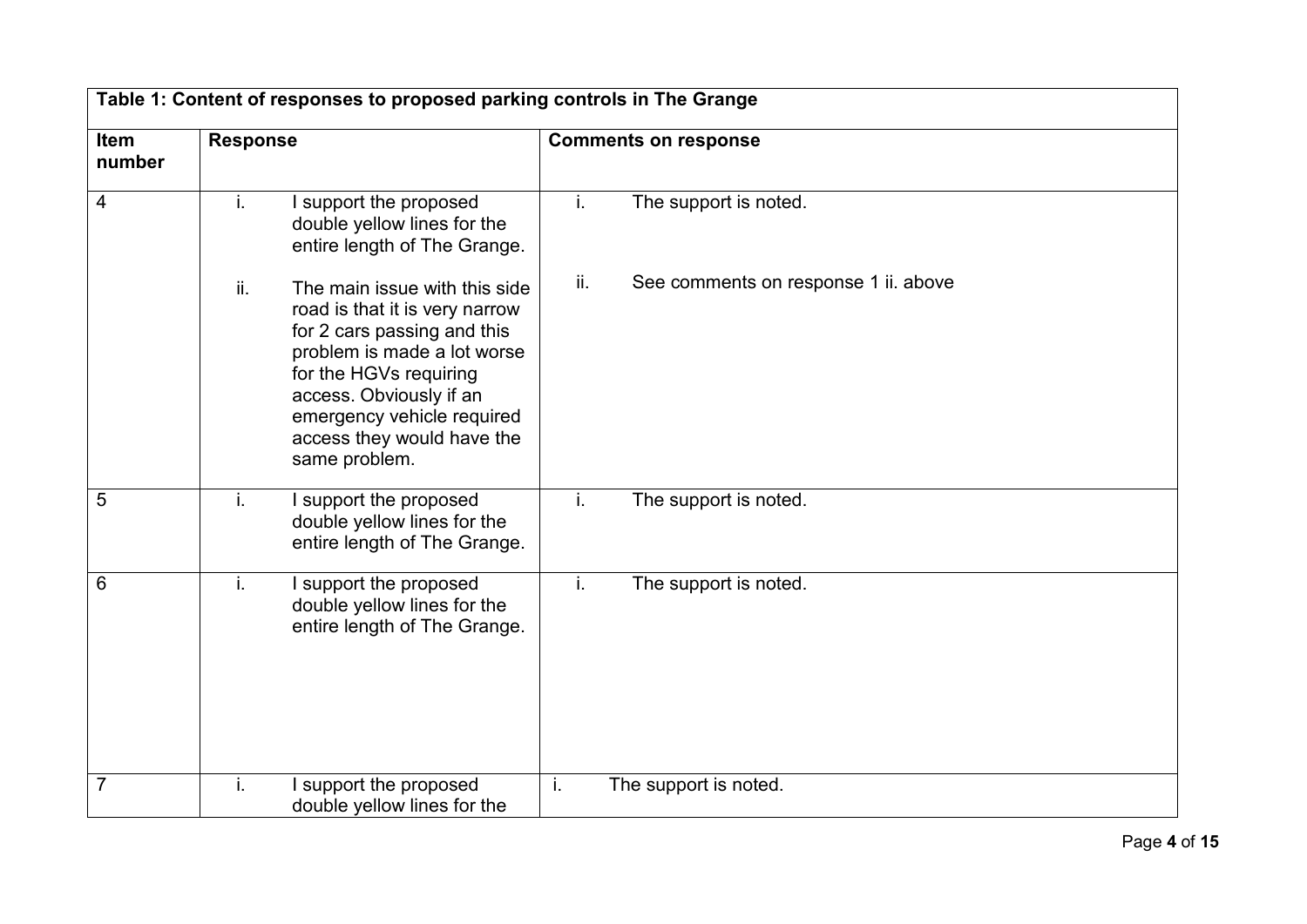|                       | Table 1: Content of responses to proposed parking controls in The Grange |                                                                                                                                                                                                                                                                  |     |                                                                                                                                                                                                                                                                                                            |  |
|-----------------------|--------------------------------------------------------------------------|------------------------------------------------------------------------------------------------------------------------------------------------------------------------------------------------------------------------------------------------------------------|-----|------------------------------------------------------------------------------------------------------------------------------------------------------------------------------------------------------------------------------------------------------------------------------------------------------------|--|
| <b>Item</b><br>number | <b>Response</b>                                                          |                                                                                                                                                                                                                                                                  |     | <b>Comments on response</b>                                                                                                                                                                                                                                                                                |  |
|                       |                                                                          | entire length of The Grange.                                                                                                                                                                                                                                     |     |                                                                                                                                                                                                                                                                                                            |  |
|                       | ii.                                                                      | Each day is a disaster<br>waiting to happen. If the<br>school or Grange had a fire,<br>the Fire Engine, Police,<br>Ambulances would have<br>great difficulty getting<br>through. Refuge lorries &<br>large supply vehicles for the<br>school also have problems. | ii. | See comments on response 1 ii. above                                                                                                                                                                                                                                                                       |  |
| 8                     |                                                                          |                                                                                                                                                                                                                                                                  |     |                                                                                                                                                                                                                                                                                                            |  |
|                       | i.                                                                       | I support the proposed<br>double yellow lines for the<br>entire length of The Grange.                                                                                                                                                                            | i.  | The support is noted.                                                                                                                                                                                                                                                                                      |  |
| 9                     | j.                                                                       | I do not believe the lines will<br>help, it will simple push the<br>school traffic issue onto the<br><b>High Street and Bowling</b><br>Green.                                                                                                                    | i.  | There are a number of parking spaces within short walking<br>distance from the school which can be used for school drop-<br>off/pick-up. These parking spaces are located High Street and in<br>December 2020 new time limited parking areas were introduced<br>in Walkern Road near High Street junction. |  |
|                       | ii.                                                                      | Double yellow lines on the<br>corners of High Street into<br>The Grange and the<br>entrance to Old Swan Court<br>would be more appropriate                                                                                                                       | ii. | Double yellow lines just at the locations suggested will not be<br>sufficient to ensure unhindered access for emergency vehicles<br>such as a fire engine.                                                                                                                                                 |  |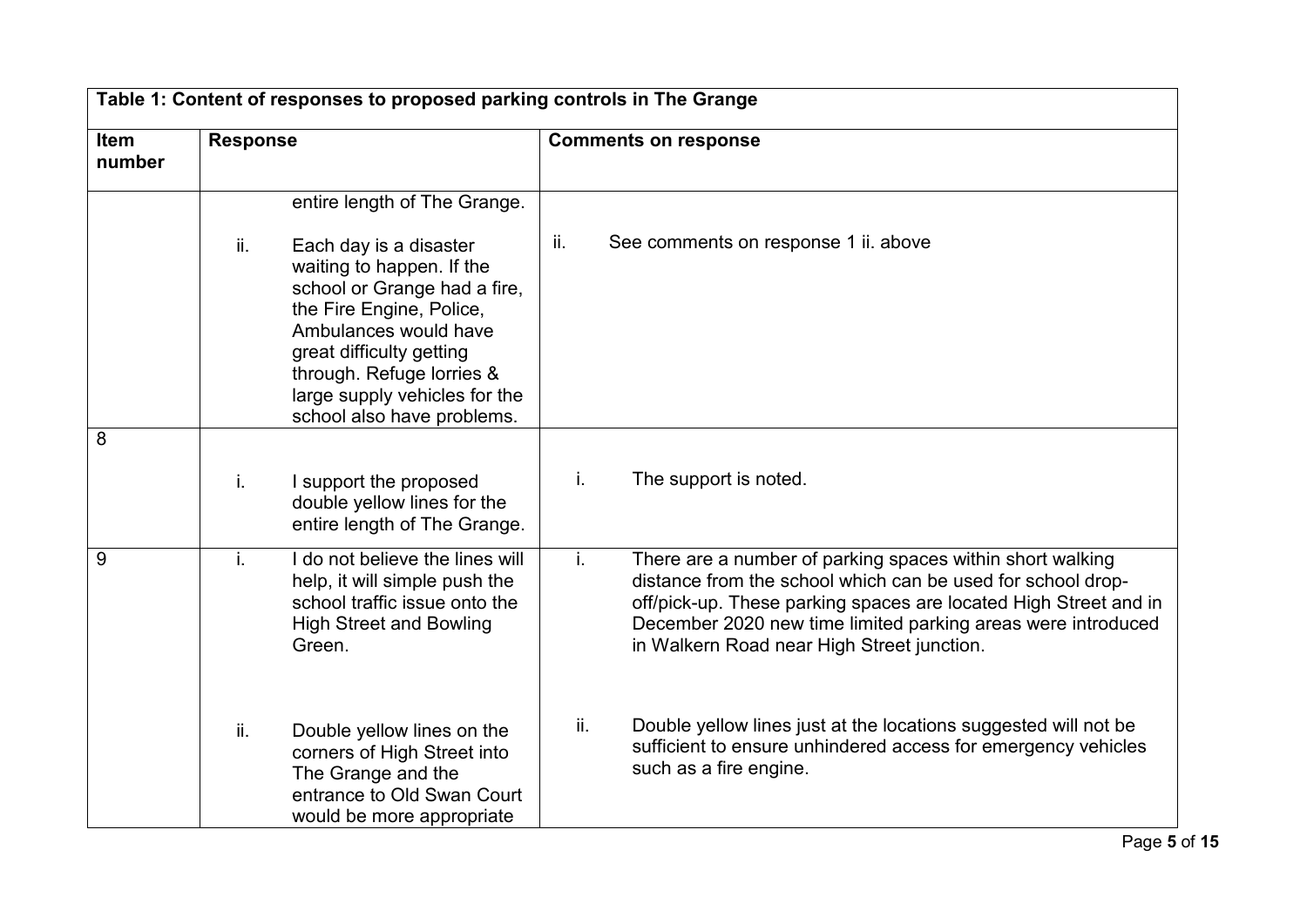|                | Table 1: Content of responses to proposed parking controls in The Grange |                                                                                       |                             |                                      |  |  |
|----------------|--------------------------------------------------------------------------|---------------------------------------------------------------------------------------|-----------------------------|--------------------------------------|--|--|
| Item<br>number | <b>Response</b>                                                          |                                                                                       | <b>Comments on response</b> |                                      |  |  |
|                |                                                                          | and provide adequate<br>access.                                                       |                             |                                      |  |  |
| 10             | j.                                                                       | I support the proposed<br>double yellow lines for the<br>entire length of The Grange. | j.                          | The support is noted.                |  |  |
| 11             | j.                                                                       | I support the proposed<br>double yellow lines for the<br>entire length of The Grange. | j.                          | The support is noted.                |  |  |
| 12             | i.                                                                       | I support the proposed<br>double yellow lines for the<br>entire length of The Grange. | i.                          | The support is noted.                |  |  |
| 13             | i.                                                                       | I support the proposed<br>double yellow lines for the<br>entire length of The Grange. | i.                          | The support is noted.                |  |  |
| 14             | i.                                                                       | I support the proposed<br>double yellow lines for the<br>entire length of The Grange. | j.                          | The support is noted.                |  |  |
|                | ii.                                                                      | We have a whole catalogue<br>of photos of very dangerous<br>situations which have     | ii.                         | See comments on response 1 ii. above |  |  |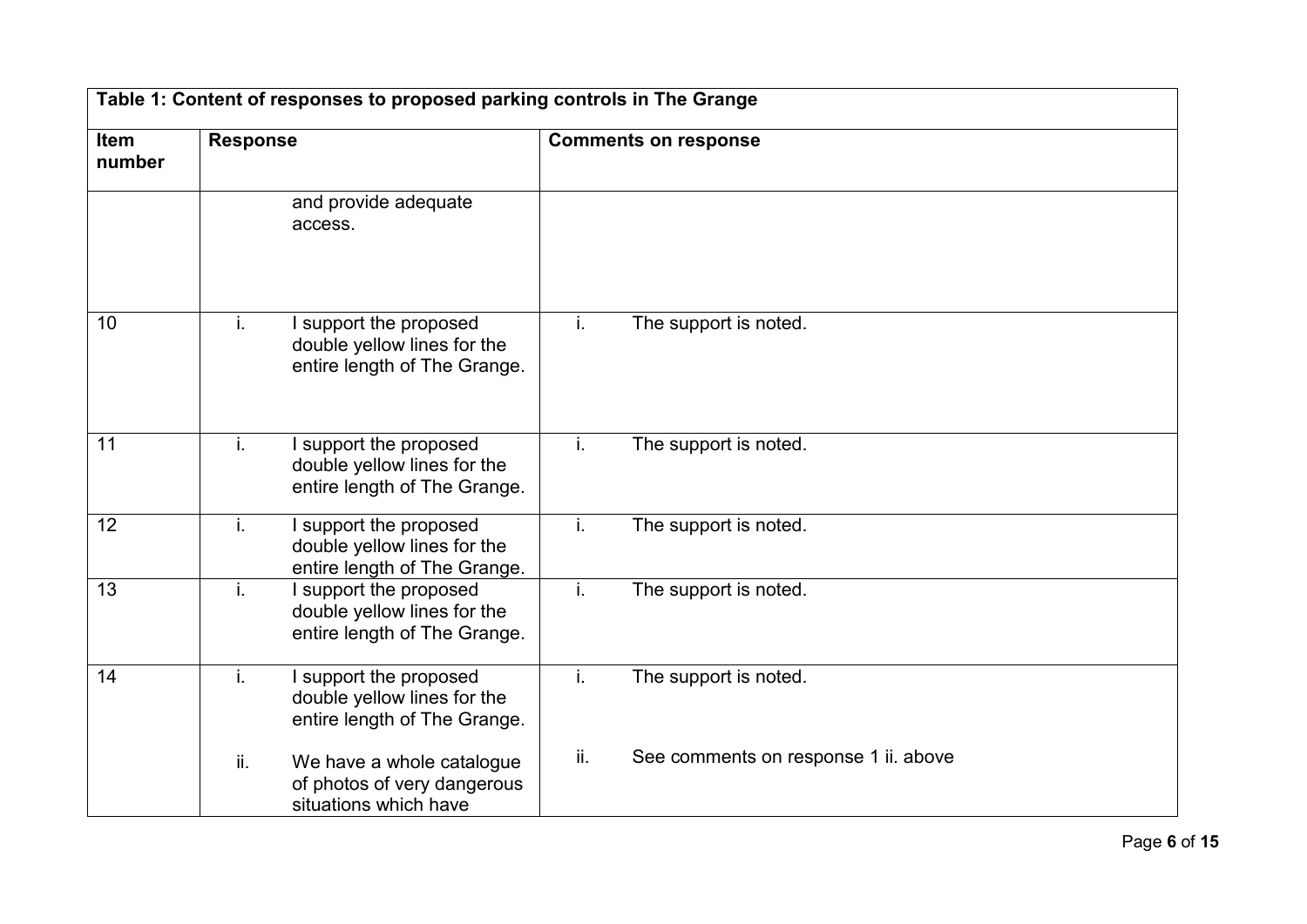|                |                 |                                                                                                                                                                                                                                                                                                           |    | <b>Comments on response</b> |  |  |  |
|----------------|-----------------|-----------------------------------------------------------------------------------------------------------------------------------------------------------------------------------------------------------------------------------------------------------------------------------------------------------|----|-----------------------------|--|--|--|
| Item<br>number | <b>Response</b> |                                                                                                                                                                                                                                                                                                           |    |                             |  |  |  |
|                |                 | occurred due to the cars<br>which park all along this<br>"entrance to the school" road<br>& we know that a fire engine<br>has no chance of getting to<br>us in Olde Swan Court<br>during the hours of 8.30am-<br>4pm.                                                                                     |    |                             |  |  |  |
| 15             | j.              | I support the proposed<br>double yellow lines for the<br>entire length of The Grange.                                                                                                                                                                                                                     | i. | The support is noted.       |  |  |  |
| 16             | i.              | I support the proposed<br>double yellow lines for the<br>entire length of The Grange.                                                                                                                                                                                                                     | i. | The support is noted.       |  |  |  |
| 17             | j.              | On balance I believe easy<br>and safe access for<br>emergency vehicles and<br>residents at all times is the<br>priority 24/7. So I support<br>proposed double yellow lines<br>throughout The Grange with<br>the exception of a small<br>section on the south side of<br>the road as a safe<br>compromise. | İ. | The comments are noted.     |  |  |  |
| 18             | j.              | I support the proposed<br>double yellow lines for the                                                                                                                                                                                                                                                     | i. | The support is noted.       |  |  |  |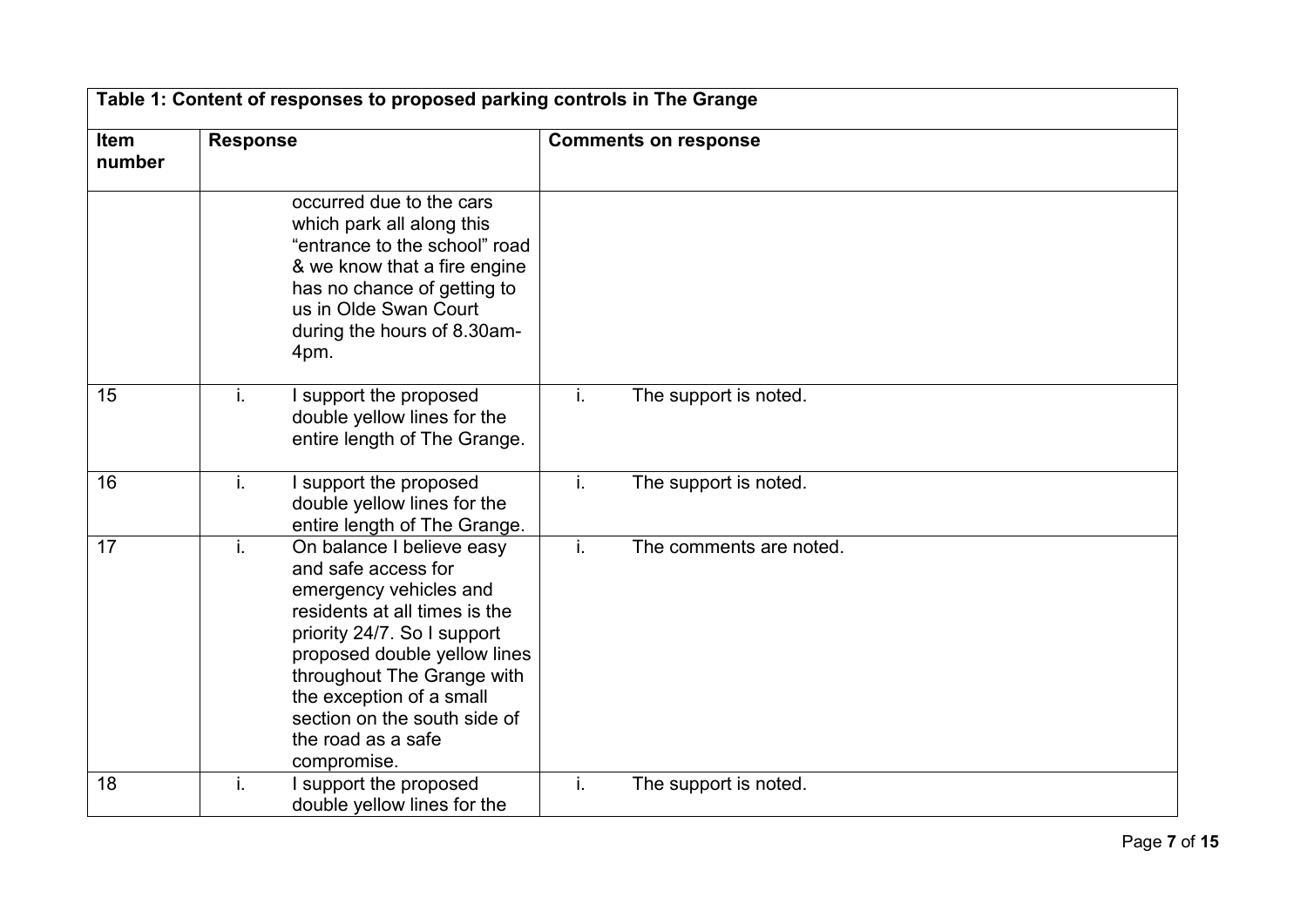| Item<br>number | <b>Response</b> |                                                                                                                                                                     | <b>Comments on response</b> |                                      |  |
|----------------|-----------------|---------------------------------------------------------------------------------------------------------------------------------------------------------------------|-----------------------------|--------------------------------------|--|
|                |                 | entire length of The Grange.                                                                                                                                        |                             |                                      |  |
| 19             | i.              | I support the proposed<br>double yellow lines for the<br>entire length of The Grange.                                                                               | i.                          | The support is noted.                |  |
| 20             | i.              | I support the proposed<br>double yellow lines for the<br>entire length of The Grange.                                                                               | i.                          | The support is noted.                |  |
| 21             | i.              | I support the proposed<br>double yellow lines in The<br>Grange. The whole entrance<br>to school is a nightmare.                                                     | i.                          | The support is noted.                |  |
| 22             | i.              | I support proposed double<br>yellow lines throughout The<br>Grange with the exception of<br>a small section on the south<br>side of the road.                       | j.                          | The comments are noted.              |  |
| 23             | i.              | I support the proposed<br>double yellow lines for the<br>entire length of The Grange.                                                                               | i.                          | The support is noted.                |  |
| 24             | i.              | I support the proposed<br>double yellow lines for the<br>entire length of The Grange.                                                                               | i.                          | The support is noted.                |  |
|                | ii.             | Parking along this road has<br>created dangerous<br>obstructions and is a real<br>threat to the safety of<br>residents and pupils at the<br>school. There have also | ii.                         | See comments on response 1 ii. above |  |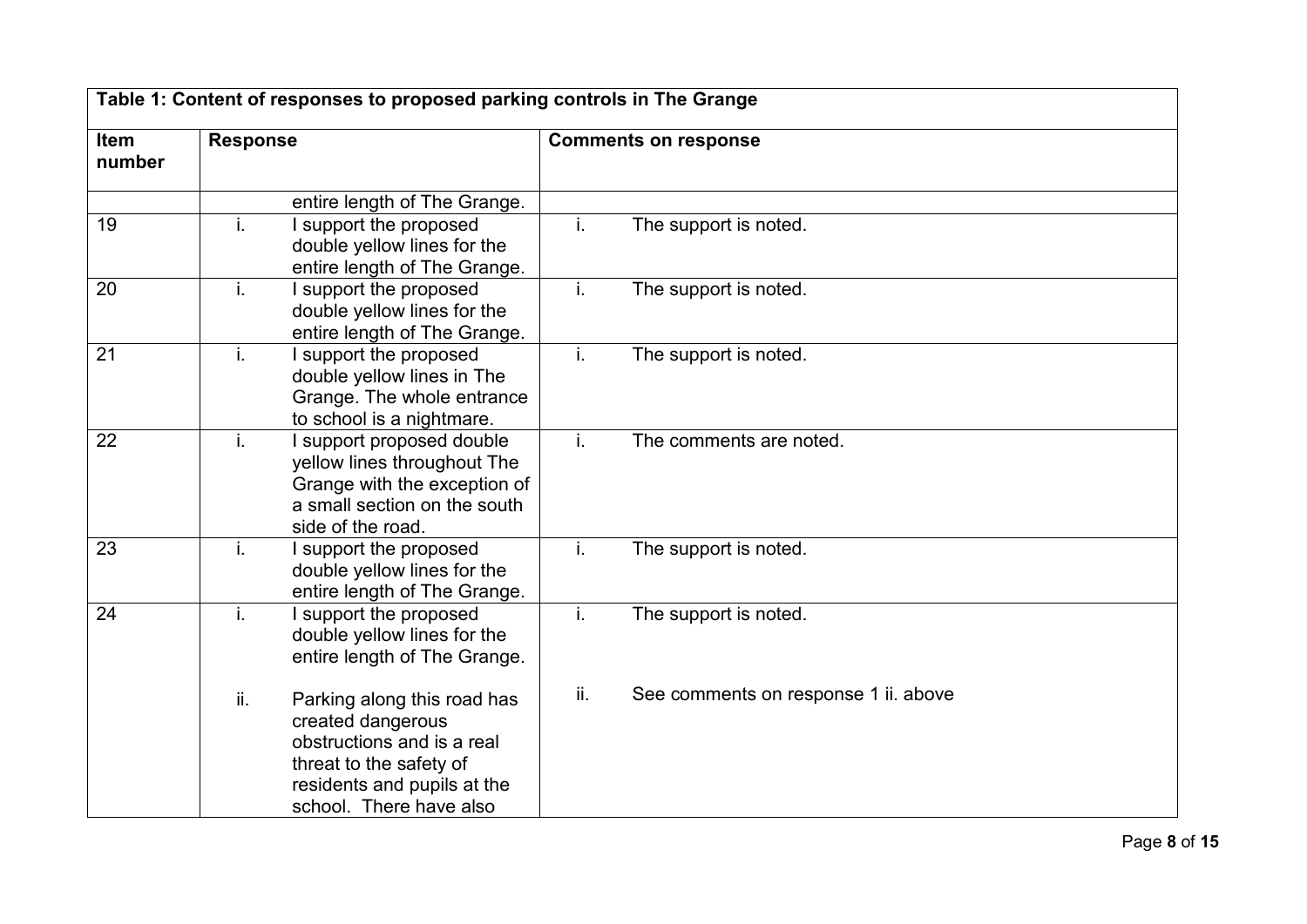|                | Table 1: Content of responses to proposed parking controls in The Grange                                                                                                                                                                                                                                                        |                                            |  |  |  |
|----------------|---------------------------------------------------------------------------------------------------------------------------------------------------------------------------------------------------------------------------------------------------------------------------------------------------------------------------------|--------------------------------------------|--|--|--|
| Item<br>number | <b>Response</b>                                                                                                                                                                                                                                                                                                                 | <b>Comments on response</b>                |  |  |  |
|                | been instances when<br>emergency services (fire)<br>have been unable to get<br>through, which is<br>unacceptable.                                                                                                                                                                                                               |                                            |  |  |  |
| 25             | i.<br>I would like to object to the<br>changes to parking/waiting<br>in The Grange.                                                                                                                                                                                                                                             | i.<br>The objection is noted.              |  |  |  |
|                | ii.<br>This road is only busy early<br>morning and at 3pm to do<br>with the school. This does<br>not warrant the road to be<br>closed for parking / waiting<br>all day. The local residents<br>complain because they feel<br>they should have a private<br>exclusive road.                                                      | ii.<br>See comments on response 1.ii above |  |  |  |
| 26             | In summary, evidence<br>j.<br>contained within has<br>highlighted that double<br>yellow lines along the full<br>extent of both sides of The<br>Grange is not necessary to<br>maintain safety and access.<br>I therefore Object on these<br>grounds. I would have no<br>objection to double yellow<br>lines to the North side of | The objection is noted.<br>i.              |  |  |  |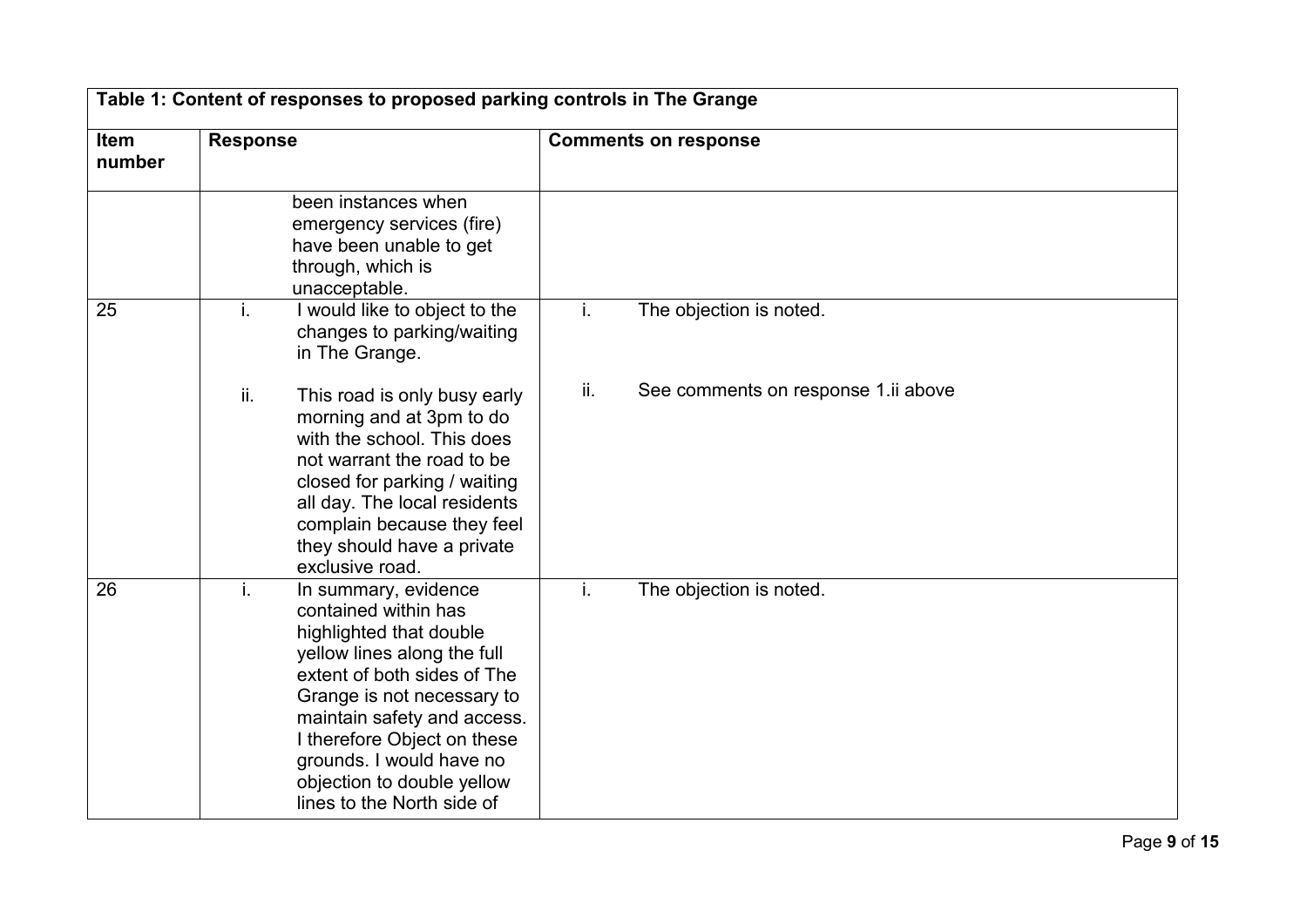|                       | Table 1: Content of responses to proposed parking controls in The Grange |                                                                                                                                                                                                                                                                                                                                                                                                           |      |                                                                                                                                                                                                                                                                                                                                                                                                                                                                                                                                                                                                                                                                                                                                                                                                                                                                                                                                                                                                                                 |  |
|-----------------------|--------------------------------------------------------------------------|-----------------------------------------------------------------------------------------------------------------------------------------------------------------------------------------------------------------------------------------------------------------------------------------------------------------------------------------------------------------------------------------------------------|------|---------------------------------------------------------------------------------------------------------------------------------------------------------------------------------------------------------------------------------------------------------------------------------------------------------------------------------------------------------------------------------------------------------------------------------------------------------------------------------------------------------------------------------------------------------------------------------------------------------------------------------------------------------------------------------------------------------------------------------------------------------------------------------------------------------------------------------------------------------------------------------------------------------------------------------------------------------------------------------------------------------------------------------|--|
| <b>Item</b><br>number | <b>Response</b>                                                          |                                                                                                                                                                                                                                                                                                                                                                                                           |      | <b>Comments on response</b>                                                                                                                                                                                                                                                                                                                                                                                                                                                                                                                                                                                                                                                                                                                                                                                                                                                                                                                                                                                                     |  |
|                       |                                                                          | The Grange and around the<br>junctions/turning head. Key<br>points summarised below:                                                                                                                                                                                                                                                                                                                      |      |                                                                                                                                                                                                                                                                                                                                                                                                                                                                                                                                                                                                                                                                                                                                                                                                                                                                                                                                                                                                                                 |  |
|                       | ii.                                                                      | Minimum road widths<br>stipulated in the Building<br>Regulations and by the<br><b>Association of Chief Fire</b><br>Officers has been met.<br>Therefore fire appliances,<br>and all emergency vehicles,<br>have no obstructions with<br>regards to accessing all<br>buildings off of The Grange,<br>even if vehicles are parked<br>on one-side of the road.<br>Thus, there are no<br>accessibility issues. | ii.  | This statement is incorrect. The Manual for Streets specifies<br>that for on-street parallel parking each vehicle will typically need<br>an area of about two metres wide and six metres long.<br>Hertfordshire County Council, the local Highway Authority, has<br>issued Roads in Hertfordshire: Highway Design Guide, which<br>sets out that for on-street parking to occur the carriageway<br>should be a minimum of 5.5 metres wide. The carriageway<br>width in The Grange is 4.5 metres therefore if vehicles are<br>parked on the south side of the road this would mean that the<br>remaining carriageway space will not be sufficient to provide<br>unhindered access to a fire engine. This is the main reason why<br>double yellow lines were proposed for both sides of the road for<br>the entire length of The Grange. Other consultation responses<br>highlighted that there has already been a case when a fire<br>engine was unable to access the school grounds because of<br>parked vehicles in The Grange. |  |
|                       | iii.                                                                     | No reports of accidents,<br>incidents or collisions on<br>The Grange have been<br>found despite the main<br>entrance to The School<br>being accessed from The                                                                                                                                                                                                                                             | iii. | Although the Borough Council is not the Authority where<br>crashes or near misses are reported, past reports received by<br>the Council and some consultation responses from the residents<br>suggest that parked vehicles are a safety issue in this road with<br>photographic evidence highlighting vehicles parked on the<br>pavement, at junctions and on south side of The Grange. These<br>are safety issues for the traffic in this area including pedestrians.                                                                                                                                                                                                                                                                                                                                                                                                                                                                                                                                                          |  |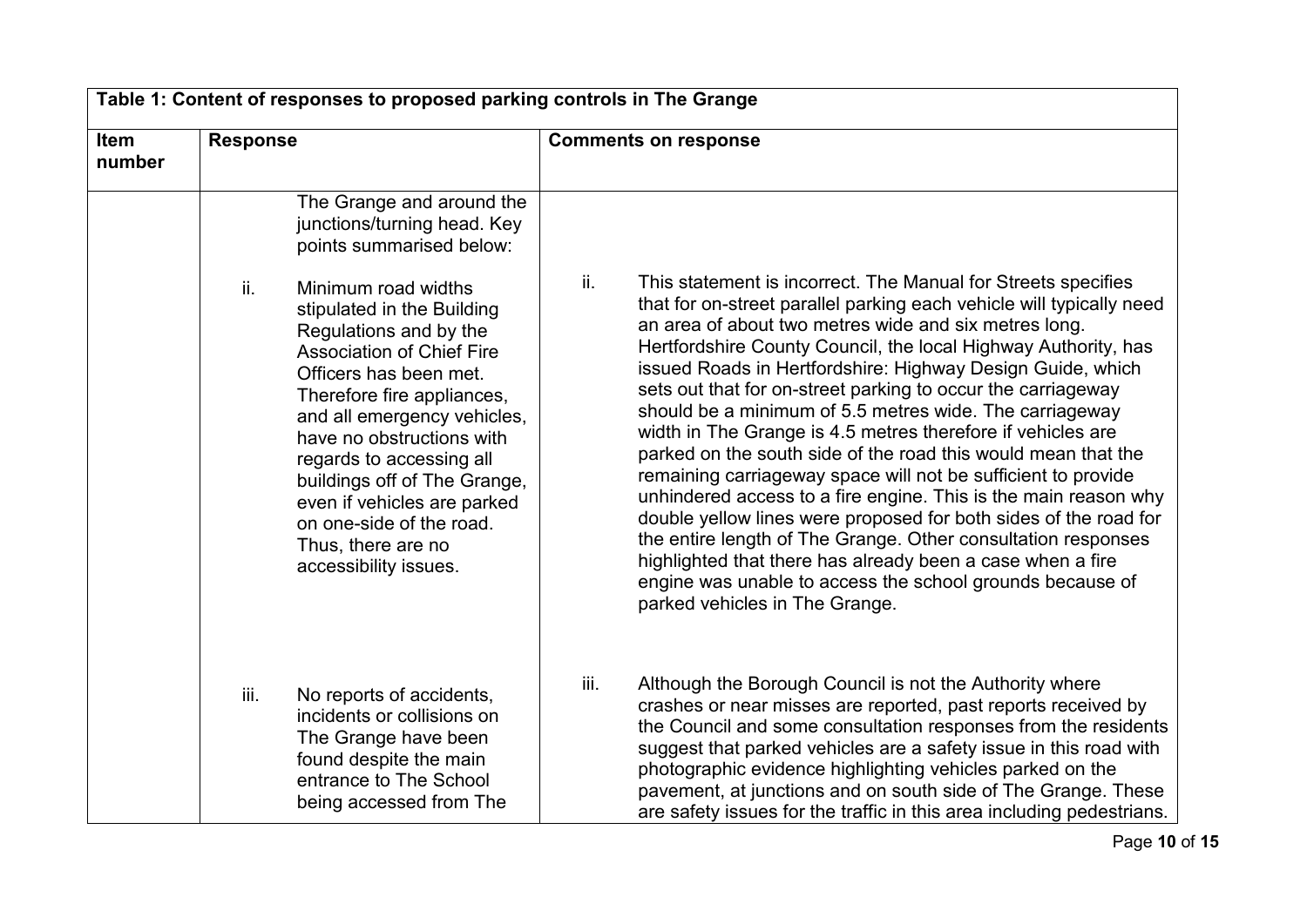|                | Table 1: Content of responses to proposed parking controls in The Grange                                                                                                                                                                                       |                                                                                                                                                                                                                                                                                                                                                                                                                        |  |  |  |
|----------------|----------------------------------------------------------------------------------------------------------------------------------------------------------------------------------------------------------------------------------------------------------------|------------------------------------------------------------------------------------------------------------------------------------------------------------------------------------------------------------------------------------------------------------------------------------------------------------------------------------------------------------------------------------------------------------------------|--|--|--|
| Item<br>number | <b>Response</b>                                                                                                                                                                                                                                                | <b>Comments on response</b>                                                                                                                                                                                                                                                                                                                                                                                            |  |  |  |
|                | Grange for around 30 years.<br>Thus, no foreseeable or<br>adverse safety issues<br>exists, beyond that which is<br>reasonably to be expected<br>in any road with parked<br>vehicles.                                                                           | As noted in the previous point parking in this area is liable to<br>hinder access to the school for emergency vehicles.                                                                                                                                                                                                                                                                                                |  |  |  |
|                | iv.<br>Evidence has shown on<br>street parking leads to lower<br>speeds. Evidence shows<br>reduced road width leads to<br>lower speeds. Evidence<br>shows accidents are more<br>likely to take place at<br>junctions rather than on the<br>'link' road itself. | iv.<br>The proposed double yellow lines are in response to concerns<br>regarding parking obstruction both near junctions and due to the<br>narrow carriageway width where parked vehicles would cause<br>access difficulties for emergency vehicles such as a fire engine.<br>Therefore, to allow unrestricted parking in The Grange in order<br>to encourage reduced vehicle speeds is not desirable in this<br>case. |  |  |  |
|                | Lower speeds on The<br>V.<br>Grange can lead to lower<br>speeds at the junction to the<br>High Street and on the<br>A602 High Street itself.                                                                                                                   | Drivers are responsible for driving their vehicles safely and<br>V.<br>within the existing speed limits and adhering to the traffic and<br>parking controls present in the area. Proposed restrictions will<br>ensure that all drivers have clear view of the junction mentioned,<br>sufficient time and distance to take the driving manoeuvres<br>required.                                                          |  |  |  |
|                | There is no evidence to<br>vi.<br>show that parking along The<br>Grange is carried out in a<br>hazardous or obstructive<br>manner.                                                                                                                             | This is incorrect. Photographic evidence, past reports from<br>vi.<br>public and responses to this consultation show that hazardous<br>and obstructive parking takes place in The Grange. The local<br>Fire Brigade have indicated that they are concerned about<br>obstructive parking in the Grange and support measures to                                                                                          |  |  |  |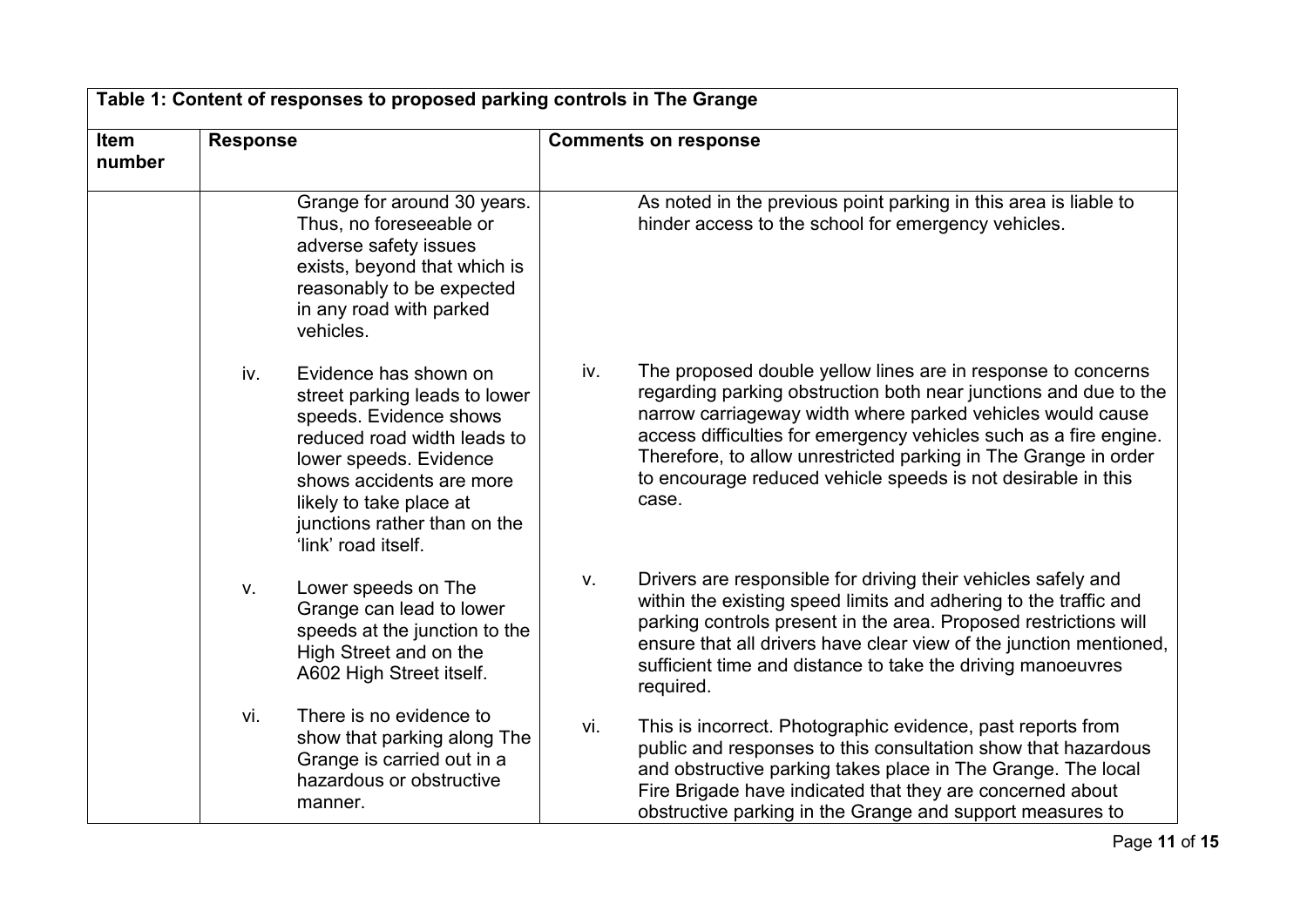| Table 1: Content of responses to proposed parking controls in The Grange |                                                                                                                                                                                                                                                                                                                                                                                                          |                                                                                                                                                          |  |  |
|--------------------------------------------------------------------------|----------------------------------------------------------------------------------------------------------------------------------------------------------------------------------------------------------------------------------------------------------------------------------------------------------------------------------------------------------------------------------------------------------|----------------------------------------------------------------------------------------------------------------------------------------------------------|--|--|
| Item<br>number                                                           | <b>Response</b>                                                                                                                                                                                                                                                                                                                                                                                          | <b>Comments on response</b>                                                                                                                              |  |  |
|                                                                          |                                                                                                                                                                                                                                                                                                                                                                                                          | prevent it.                                                                                                                                              |  |  |
|                                                                          | The change of use of<br>vii.<br>nearby properties has<br>created additional demand<br>for the on-road unrestricted<br>parking provision for<br>residents living on the High<br>Street. Thus, where<br>necessary, residents utilise<br>parking provision on The<br>Grange.                                                                                                                                | vii.<br>The comment is noted. An increase in demand for parking does<br>not alter the obstructive or hazardous effect of parking in a given<br>location. |  |  |
|                                                                          | viii.<br>During the planning<br>committee for the<br>conversion of No. 11 High<br>Street, mistakes were made<br>with regards to the required<br>parking provision for the<br>development. It is<br>imperative that this is not<br>further exacerbated by the<br>introduction of double<br>yellow lines along the full<br>extent of both sides of The<br>Grange when the evidence<br>contained within has | The comment has been noted and shared with the Development<br>viii.<br>Manager. See comment on response 26 vii above.                                    |  |  |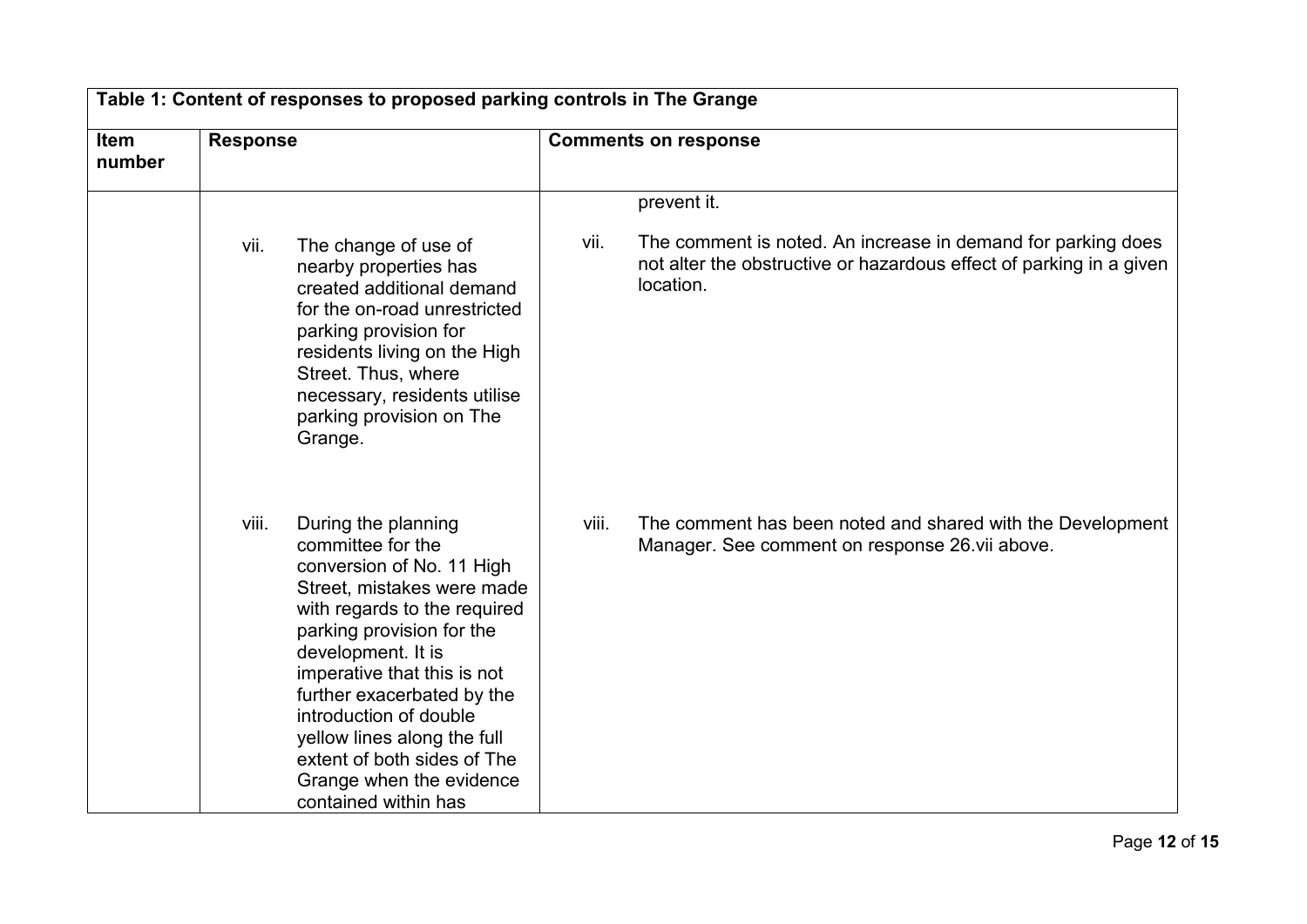| <b>Item</b><br>number | <b>Response</b> |                                                                                                                                                                                                                                                                                                        | <b>Comments on response</b> |                                                                                                                                                                                                                                                                                                                                                                                                                                                                                                                                               |  |
|-----------------------|-----------------|--------------------------------------------------------------------------------------------------------------------------------------------------------------------------------------------------------------------------------------------------------------------------------------------------------|-----------------------------|-----------------------------------------------------------------------------------------------------------------------------------------------------------------------------------------------------------------------------------------------------------------------------------------------------------------------------------------------------------------------------------------------------------------------------------------------------------------------------------------------------------------------------------------------|--|
|                       |                 | highlighted this is not<br>necessary to maintain<br>safety and access.                                                                                                                                                                                                                                 |                             |                                                                                                                                                                                                                                                                                                                                                                                                                                                                                                                                               |  |
|                       | ix.             | It has been discovered that<br>there is an opportunity, by<br>the appropriate body, to<br>widen the road width of The<br>Grange by around c. 1m. I<br>believe this is public<br>amenity land owned by the<br>Council, and thus the<br>opportunity to widen the<br>road presents itself, if<br>desired. | ix.                         | The verge in The Grange which is mentioned in the objection is<br>part of the Public Highway and changes such as this are a<br>matter for the County Council: the Borough Council's<br>responsibility is limited to introducing and enforcing parking<br>restrictions. This suggestion to increase road width has been<br>shared with the Local Highway Authority, however it is unlikely<br>that it will be possible for them to progress it given the costs<br>involved and prioritisation of non-car modes in the Local<br>Transport Plan. |  |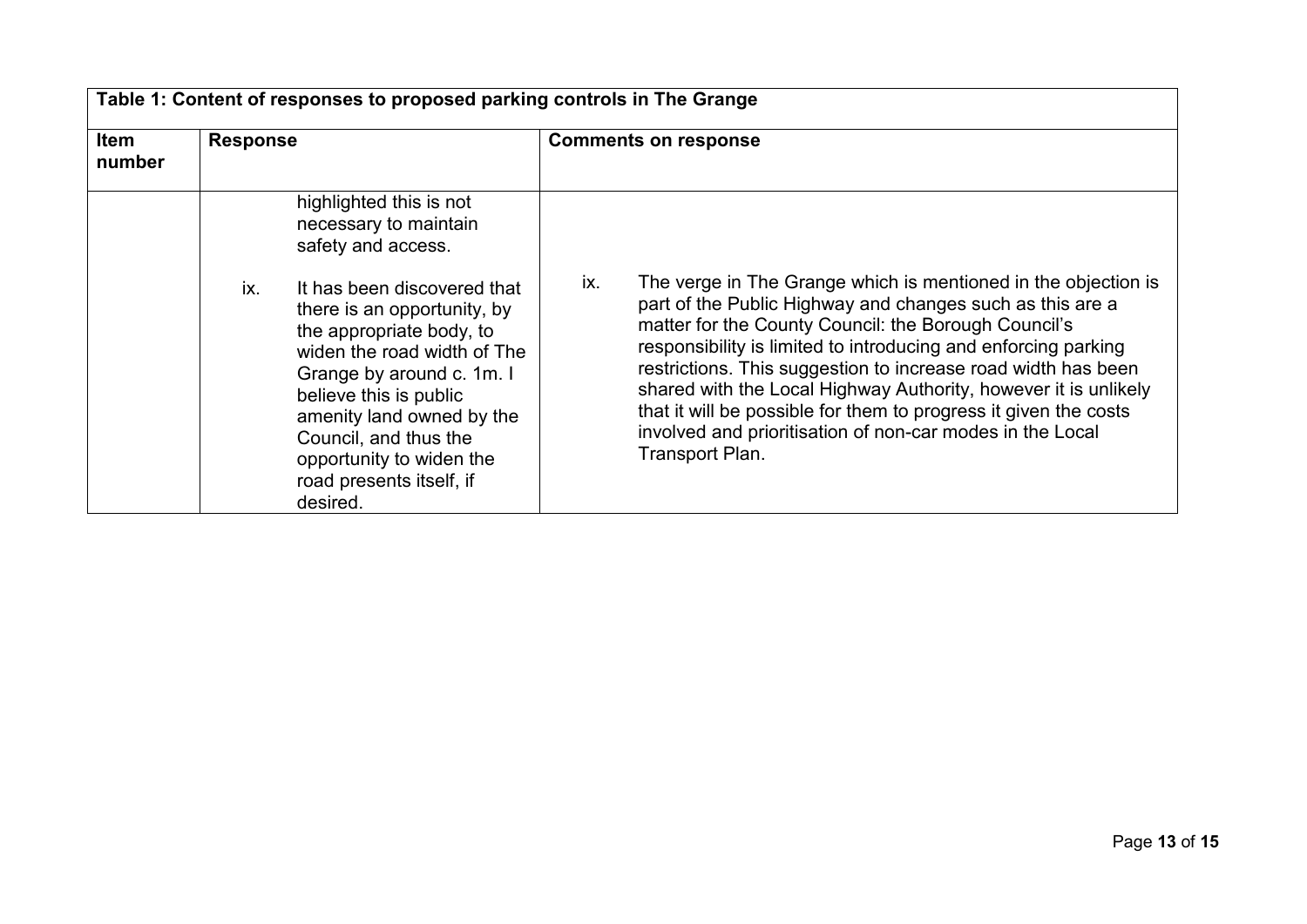

- 4.3.The majority of responses were in favour of the proposed restrictions while three responses agreed that double yellow lines are need in The Grange but suggested some unrestricted spaces is left on the south side. Two objections were received throughout the public consultation period.
- 4.4. The first objection mentions that this road is used as a safe location for school drop-off/pick-up and is only busy at these hours therefore double yellow lines will not be required to prohibit parking at all times. However, reports to the council and observations by officers show that parking does take place here at other times. Double yellow lines do not prevent drivers from stopping to set down passengers. Though there are no designated on-street parking spaces in The Grange there are parking bays in the High Street and in Walkern Road for parking up to three hours. If the proposed double yellow lines are not implemented the main issue of facilitating unhindered access for emergency vehicles will not be addressed.
- 4.5.The second objection contains several points which are included in table 1 above as item number 26. The objector mentions that they would be in favour of double yellow lines being introduced on the north side of The Grange and around its junctions but they believe south side should remain unrestricted. However, if the south side of the road will be left unrestricted it will not ensure that unhindered access is available for a fire engine due to the narrow width of the carriageway in The Grange.
- 4.6.It is clear that most local residents who are interested in parking controls in The Grange share the Council's assessment that parking here is liable to cause an obstruction, and would prefer that parking in this street is prevented.
- 4.7.It is therefore recommended to implement the restrictions as proposed.
- 4.8.If it is decided not to proceed as recommended, the alternatives are:
- To decide not to progress the proposals, and end the entire project. This is not recommended as it would not address the problems that exist in this area.
- To prepare and consult on proposals for additional or different restrictions. This is not recommended as the evidence suggests that the proposed restrictions should go ahead and developing a workable alternative that does not result in the carriageway being obstructed would be liable to require changes to the street scene that are outside this Council's remit. Pursuing such changes would take many months, and cost significant amounts, which would not represent the best use of the Council's resources.

## **5. IMPLICATIONS**

### **Financial Implications**

5.1.If it is decided to proceed as recommended a capital budget is available for the implementation of the scheme.